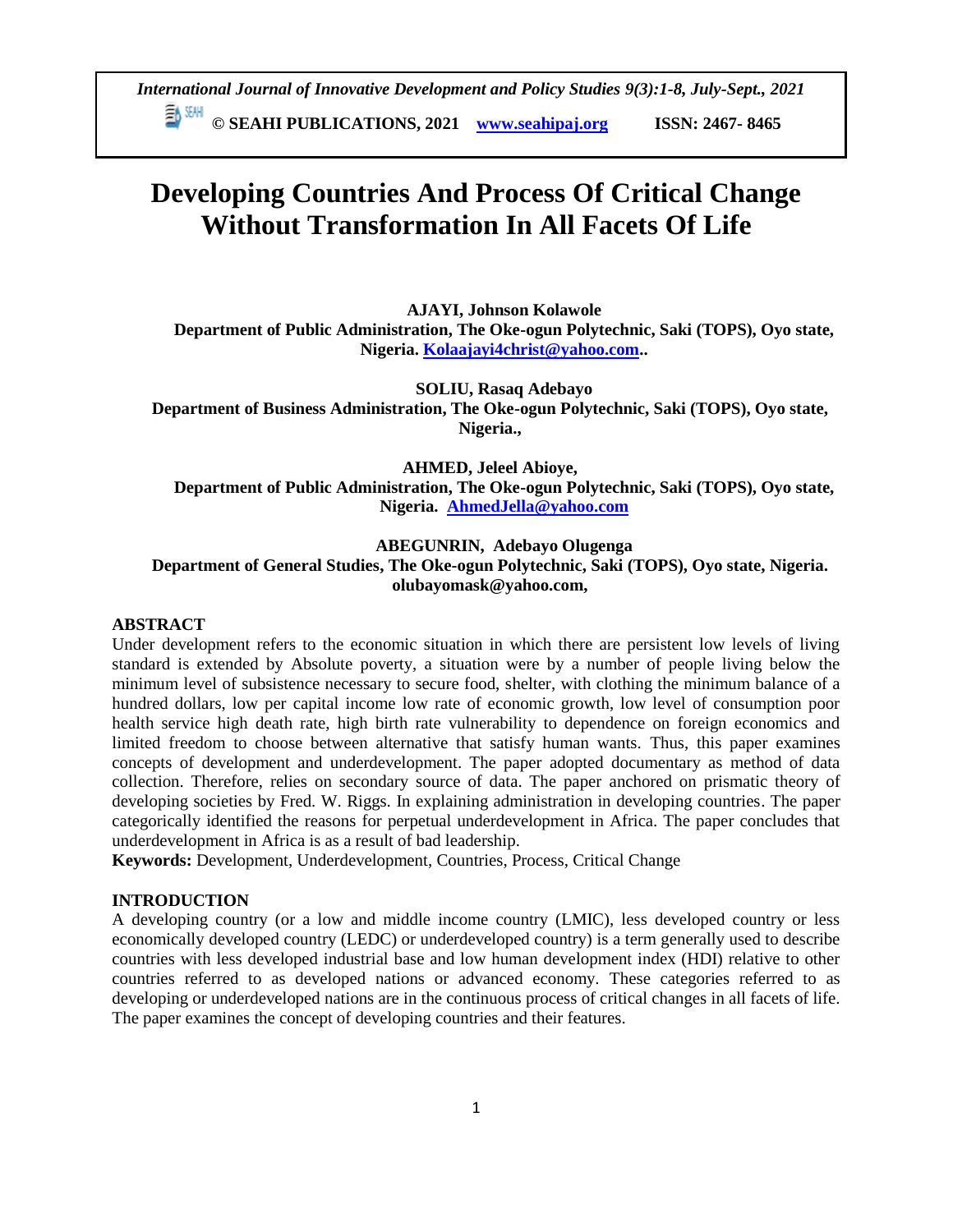# **Conceptual Clarifications Development**

The definition of development is fundamental to the comparison of developed and developing countries. However, development is one of the most difficult concepts to be assigned to a single meaning because of the diverse ways in which it is used in everyday discourse by scholars. According to Rodney (1972), development in human society is a many sided process. At the level of the individual, it implies increased skill and capacity, greater freedom, creativity, self-discipline responsibility and material well-being; at the level of social group, development implies an increasing capacity to regulate both internal and external relationships.

Ake (2001) also tended his voice to say that development is something that people must do for themselves although it can be facilitated by others.

In the articulation of Todaro and Smith (2004), it must represent the whole garment of changes by which an entire social system, tunes to the diverse basic needs and desires of individual and social groups within that system. According to Seers (1969): The questions to ask about a country's development are therefore, what has been happening to poverty? What has been happening to unemployment? What has been happening to inequality? If all the three of these have declined from higher levels, then beyond doubt this has been a period of development for the country concerned but if one or the two of these are growing worse, especially of all the three it would be strange to call the result development even if the per capital income doubled.

Streeten (1994), a former Director of the World Development Institute, opines that development must be redefined as an attack on the chief evil of the world today: malnutrition, disease, illiteracy, slums, unemployment and inequality, measured in term of aggregate growth rate.

Biron (1997) projected a three dimensional view of the concept of development as follows:

- i. Improvement of economic and social conditions of the people;
- ii. A continued growth in the applied science and productive technologies emanating from advancement of societies and their organization efforts,
- iii. A transition of some of the earth's population from less human to a more human phase.

From the various conception of development offered by scholars above, development transcends economic growth as it encompasses modernization, distributive, justice and socio-economic growth.

## **Underdevelopment**

The concept of underdevelopment is relative or more accurately relational. It is a state of societal well being which, in relation to condition elsewhere, is far from satisfactory. The state reflects certain absolute and concrete conditions, notable among which is the loss of self reliance and inability to be the master of one's own fortunes.

Okereke and Ekpe (2010), contend that the application of such term as developing instead of undeveloped' gives an erronous impression that these countries are changing positively and therefore are developing.

## **Characteristics of Underdevelopment in Developing countries**

Several factors combine to give rise to the state of underdevelopment in Third World countries. Some of these factors are here under examined:

- (i) Existence of low per capital income: Available statistics particularly report based on World Bank's survey of 208 countries, economies each with a sample of not less than 30,000 and ranked according to their Gross National Income, revealed that underdeveloped countries are those with low, lower, middle and upper middle incomes. Thus, when compared with such countries like Britain, United State of America, Japan, Germany and France etc. the per capita income of Third World Countries in general are considerably low.
- (ii) Prevalence of Traditional Institutional: Third world countries are identified by existence of traditional institutions with great emotional attachment to the traditional rules, norms and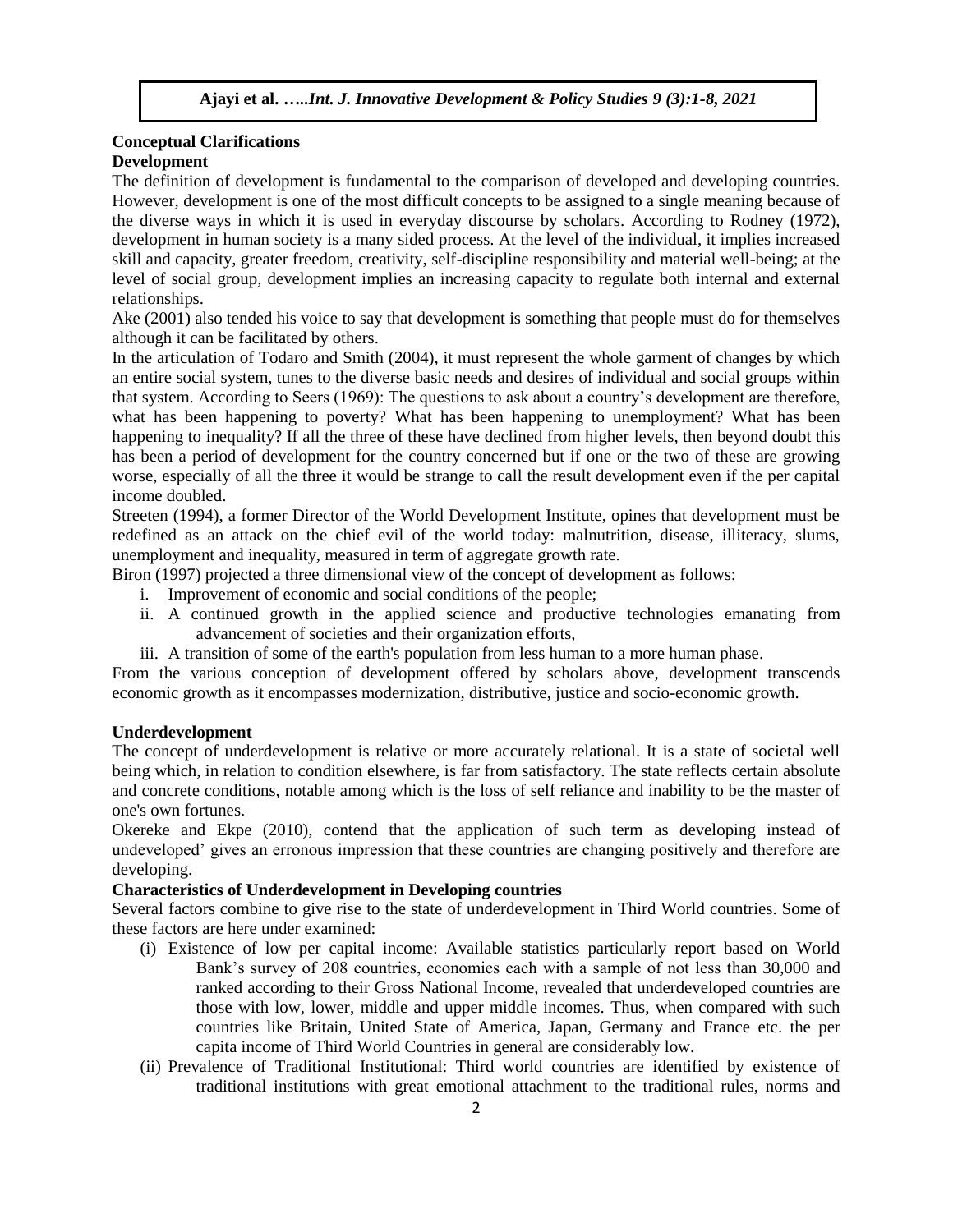values. This type of system perpetuates ethnic ascriptive and diffused orientation. Traditional antagonistic to new ways of doing things. Underdeveloped countries are characterized by social divisions, which intends to fractionalize the society making organic integration almost impossible in Nigeria, for instance we have become very conversant with such terms as tribalism, ethnocentrism, minority, marginalization and other forms of clandestine nomenclatures that have become the language of daily interaction and relationships. This is unlike what is obtainable in developed countries with highly differentiated and organically integrated structure, made possible by universalistic and specific norms.

- (iii)Agrarian Structure / High Rural Population: Over 70 percent of the world's poorest people are located in the rural areas and are primarily subsistence farmers. There is also a situation of agricultural stagnation brought about by primitive technology, poor organization and physical human input. The above conditions does not encourage commercially based peasant agrarian societies. They lack basic agricultural implements such as tractors and ploughs as well as inputs like fertilizes, improved seedlings and improved breeds of animals etc. to further worsen the situation is the system of land tenure that does not encourage large scale farming as well as absence of irrigation rise to stagnation and rising rural – urban migration.
- (iv) Unemployment and Underemployment: There is rising unemployment profile in third world countries. This is significant in the rating of underdevelopment. One significant feature of unemployment problem is that there is also underemployment, a situation which has brought about underutilization of the productive labour force. The situation, as in Nigeria is the same in all Third World Countries.
- (v) Low level of Technology; technologically third World countries can be described as backward. Almost all their industrial equipment and manufactured consumer goods of any noticeable quantity seem to be imported from abroad. When the imported from abroad. When the imported machines breakdown it is also repaired y foreign technologist.
- (vi) High Population Growth: Underdeveloped Countries record the highest population growth rate in the world. All the sermons about birth control in these countries seem to fail on deaf ears. People still feel very free to have as many number of children as they like to have. This trend creates problem of food hunger.
- (vii) Poor Infrastructural Facilities: Socio-economic infrastructures such as-good roads, water, electricity, hospitals, schools, etc. are seriously inadequate. This makes life very uncomfortable for the people.
- (viii) Poor Industrialization: There are very few number of industries in Third World Countries, so the people depend on primary agricultural produce as their major export earnings. These products are similar and complete among themselves in world market.
- (ix) Unfavourable Terms of Trade and Perennial Balance of Payments Problem: Because of over dependence on exportation of primary agricultural products, West African Countries suffer from perennial unfavourable balance of payments, which drastically hamper economic growth and development of third world countries.
- (x) Poor planning and implementation; Underdeveloped countries of third world countries are always facing poor planning and shortage of fund, sometimes money ear-marked for developed projects are misappropriated by unscrupulous government officials.
- (xi) Low Level of Literacy and High Level of Illiteracy: High rate of illiteracy in West African countries militate against productivity. The illiterate may not know hoe to apply modern innovations in agriculture, the use of ICT devices is still at the lowest ebb etc.

## **Theoretical review**

#### **Prismatic society**

According to Riggs, the prismatic society is one which has achieved a certain level of dealing with modern technology, but has failed to integrate these roles. It has moved away from the fused stage but has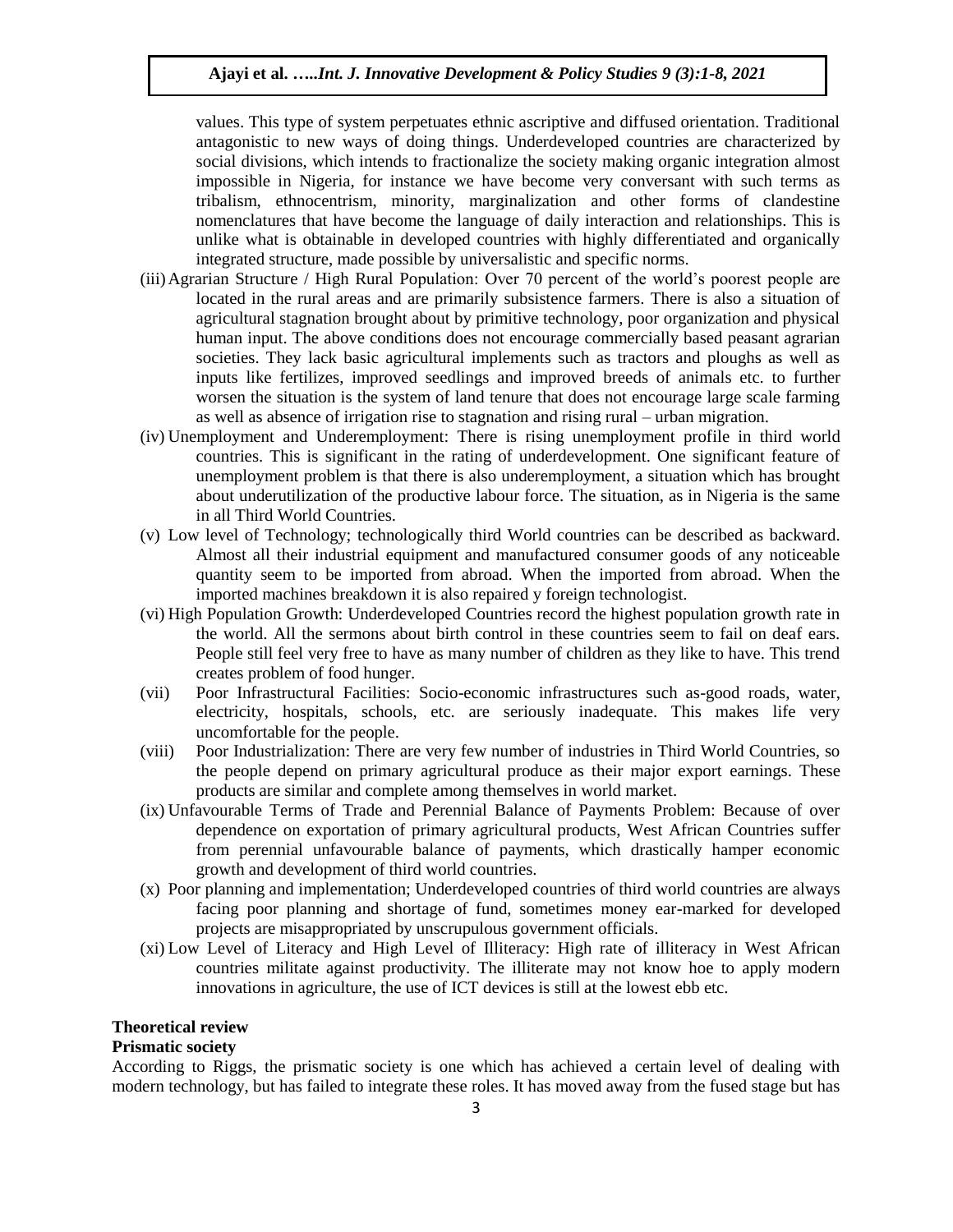not yet reached the diffracted one. It is thus a traditional society which is at a middle period with modern standards and values.

According to Riggs, a prismatic society has three important characteristics which are now analyzed.

*Heterogeneity*: The prefix 'hetero' which means 'different'. A prismatic society has heterogeneous structures existing side by side. Due to the parallel co-existence of diametrically opposite viewpoints and practices, the social change in a prismatic society would be inconsistent, incomplete, and unresponsive. These heterogenous structures have often extreme qualities with reflect the wide disparities in society in social, economic, religious and cultural matters. Thus one may find extremely modern structures existing simultaneously with traditional ones. Consequently there is an uneven development in society. Urban areas are based increasingly on western patterns and fashions, but in rural areas, people lead to highly traditional life with no facilities of modern living, such as use of computer, telephones and refrigerators.

In prismatic society, bureaucrats enjoy enormous influence, power and prestige, and make money. The people who are in power would make all efforts in furtherance of their interests and stick to power. The problem becomes much more complicated in a poly communal society where different communities strive to pull the society in different directions in promoting their own sectional interests. Such disparities and differentiations lead to creation of administration problems. The ruling elite would generally try to protect the interests of 'haves' and ignore the interests of 'have not' which, according to Riggs, would create a 'revolutionary atmosphere' in the society.

*Formalism*. According to Riggs, 'formalism' refers to the extent "to which a discrepancy exists between norms and practices, between the prescriptive and descriptive, between formal and effective power… and actual practices and facts of government and society". Formalism is a situation where a law says one thing but the practice is something different. The level of formalism depends on types of pressures – exogenous or endogenous – applied for the development or change of the society. According to Riggs, if the pressure is exogenous in nature, the level of formalism introduced in the society if the source is endogenous.

There is a wide gap between the prescription of laws, rules and regulations and obedience. Riggs says that the laws, principles and regulations laid down in the constitution prismatic society are not adhere to in practices. For instance, the constitution vests law-making responsibilities in legislators but in reality they spend only a little time in law making activities. They concentrate more on power politics than on discharging their political functions. This facilitates the bureaucracy to play a decisive role in policy making process. Thus formalism, theoretically, prevail in all aspects of social life, but in practice norms continue to dominate the affairs.

*Overlapping*. According to Riggs, overlapping refers to 'the extent to which formally differentiated structures of a diffracted society co-exists with undifferentiated structure of a fused type". In a prismatic society functions are performed by modern once leading to creation of confusion and irregularity. Thus, in a prismatic society, the legislature, executive and bureaucracy perform various administrative, governed and controlled by certain traditional organizations like family, religion, and caste.

Overlapping in a prismatic society manifests in several dimensions such as 'nepotism', polycommunalism', the existence of 'clects;, 'poly-noormativism', and lack of consensus and separated of 'authority from control'.

## **Salah (Administrative Sub-System) Model**

Riggs says that a society comprises various economic, political, administrative and cultural sub-system. His prismatic society has also its own administrative sub-system which, he calls Sala. He uses the term 'chamber' for the administrative sub-system of a fused society, and 'bureau' or office for a diffracted society. Each of them has its own distinctive characteristics.

Sala is a Spanish word which has been defined differently-a government office, a religion conference, a room, etc. it combines certain feature of 'bureau' of a diffracted society and 'chamber' of a fused society. The heterogeneous structures, traditional and modern values of the prismatic society are found in the administrative system of sala.

Some of the features governing administrative sub-system in a sala model are now described. Nepotism. In a prismatic society, nepotism and favoritism play a dominant role in the making of appointments to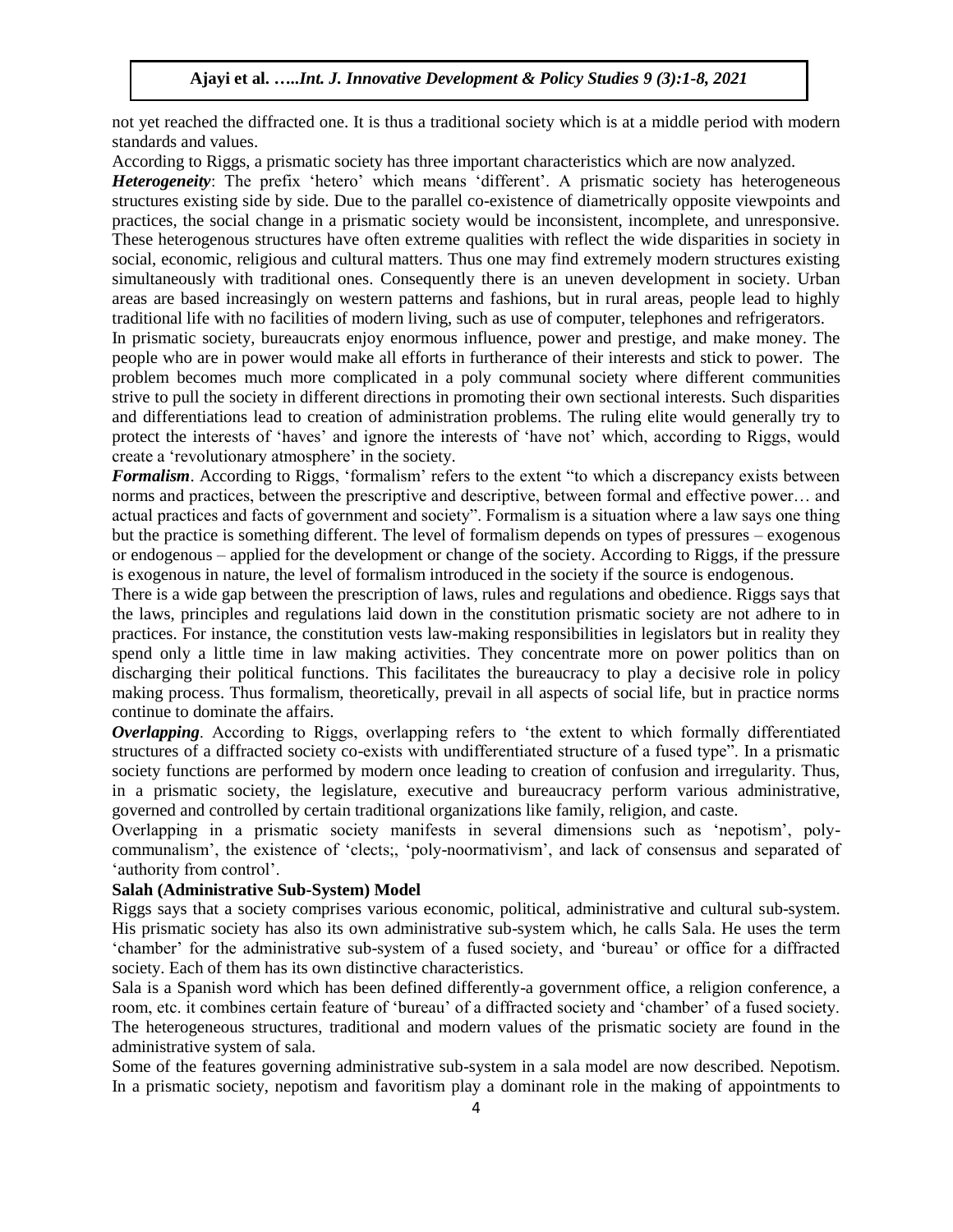various administrative posts. Members of a family and their kins are given preference in employment and other matters. The close relatives of a government officials derive variety of advantages from his official position in various ways. On the contrary, the consideration of kinship are kept out of the administrative behavior in diffracted society. In a fused society, the politico-administrative system has a patrimonial feature in which family or kinship plays a significant role. In prismatic society, the laws, rules, regulations laid down in status are not adhered to in practice. The sala officer attaches importance personal increase in power and materials gains rather than paying attention to the social welfare of the people. His behavior and performance are influenced by parochialism and consequently, the laws and the rules are not made universally applicable.

Poly-communalism. This is the name given by Riggs to plural society where we find the simultaneous existence of several ethnic, religious and racial group. Most of them are in hostile integration with each other. They lack proper motivation for social change. This affects the society as well as the administration. If a member of a minority community is able to occupy a high position in a public or private organization, he begins to show preference to the members of his own community in administrative matters, such as recruitment, promotion, transfer, etc. Because different communities try to pull the society in different directions to fulfill their own communal interests, administrative problems the interests of other minorities, the quota or reservation system may be adopted to provide some cost of proportional representation to all communities in the administration. However, such an arrangement may lead to mutual hostility among various communities, thereby creating administrative.

Existence of clects: 'Clect' is another word used by Riggs. To mean a typical prismatic group, "Which makes use of modern, associational methods of organization, but retains diffuse and particularistic goals of a transitional type". Riggs says in a prismatic society there is simultaneous growth of clects society. Clects represent exclusively the people of a particular community or group, and government officials belonging to that category serve only the members of their respective 'clects' more effectively by ignoring others. Sometimes, the sala officer or his subordinate develops close relations with particular clect or start functioning like a clect in itself. As a result, the clects foster close links with a particular group and function primary in their own interest, ignoring universalistic norms.

Poly-normativism and lack of consensus. In a prismatic society, people subscribe to different values and norms of their own. These lead to differences in society. Moreover, the traditional and modern ideas coexist and are in hostility with each other. As a result of overlapping, decision-making becomes more complicated.

The sala bureaucrat may enter into service by virtue of his possession of educational qualification qualifications or through success in competitive examinations, but in respect of is promotion and career development, he depends largely on ascriptive ties and seeks favours from his superior bureaucrats. The sala official publicly may adhere to a modern set of norms but secretly reject them as meaningless. A sala official may insist on a strict enforcement of regulation by the public, but when his personal issues is involved, he may openly violate them.

Separation of authority from control. Riggs says that the prismatic society consists of a "highly centralized and concentrated authority structure overlapping a control system that is highly vocalized and dispensed". Thus, authority and control overlap each other. The authority of the sala overlaps with the control mechanisms which are based on poly-communalism, clects and poly-normativism. This form of overlapping influences the relationships between politicians and administrators.

According to Riggs, a prismatic society is an 'unbalanced polity' in which bureaucrats dominate the politico-administrative system. Bureaucrats in an unbalanced polity exercise much more power than their formal authority suggests. They have statutory authority which is used for influencing decision over the allocation of human and physical resources. Due to such a concentration of power in the hands of bureaucrats, there would be lack of response to the demand of the people. Riggs also states that when such a weak political system and leadership fail to control the bureaucracy, the legislature, political parties, voluntary associations and public opinion also become ineffective.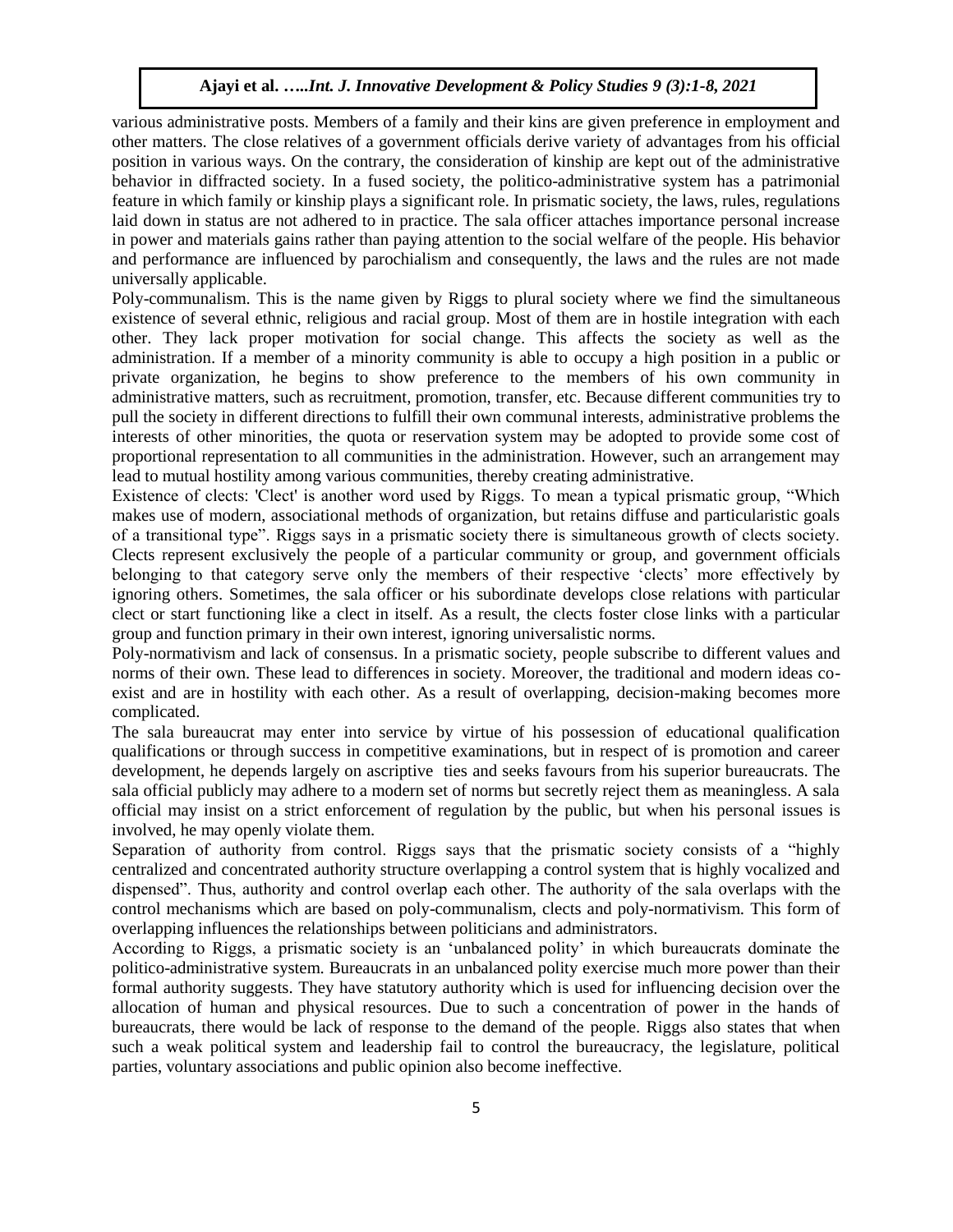The influence of a political executive varies considerably with its ability to reward or punish the administrators, but even then role a bureaucrat plays in a prismatic society influences largely the level of output. Since the performance of the government largely depends on the level of output of the *sala*  official, Riggs says that there is an inverse ratio between administrative output and bureaucratic power. The more powerful the officials become, the less efficient as administrators. Thus *sala* in a prismatic society is characterized by nepotism in recruitment, institutionalized corruption, and inefficiency in the implementation of laws.

#### **Theoretical Exposition**

The work is anchored on prismatic theory developing societies by Frd. W. Riggs. In explaining administration in developing countries, Riggs came up with an analytical construct (known as the prismatic model) to explain these transitional nations. Riggs articulated their prismatic model on the metaphor of prism – as the fused white of several colours passes through a prism, it becomes diffracted into several separated colours. Here the fused light signifies the fused structures of traditional society (single structure performing all necessary functions) the diffracted colour represents the specialized or differentiated structures of modern society (separate structure or institution for major functions). And the situation within the prism (which is a transitional phase between the fused and diffracted stage) reflects the conditions in developing nations which Riggs called prismatic societies (Riggs, 1964).

Past governments in Nigeria have engaged in the past time glorying a rural transformation on the pages of newspapers, news and conferences but have failed to deliver. The earliest rural transformation programmes were in 1972 by General Yakubu Gowon: **National Accelerated Food Production Programme** and the Nigerian Agricultural and Cooperation Bank, entirely devoted to funding agriculture. The NAFPP turned out to be a colossal waste and nothing was achieved (Victor & Bilyaminu, 2002).

**Operation Feed the Nation** in 1976 by the Military strong man General Olusegun Obasanjo, which expended much money and effort in getting prepared university under-graduates to go to rural areas to teach the peasants farmers how to farm. A kind of teaching of an old dog a new trick. A theoretical farming graduate teaching a former, who makes his/her living out of farming, how to farm. The scheme only success was increasing awareness of food shortage and then the need to tackle the problem (Victor & Bilyaminu, 2002).

In 1979 Shehu Shagari **Green Revolution Programme** had twin objectives of curtailing food importation while boosting crop and fibre production. The overall objective was big (mechanized) farming, many senior civil and military officers both in and out of office use their access to the state to join Green revolution programme. These bureaucrats cum farmers were only interested in getting certificate of occupancy for large track of security loans. When the programmes ended in 1983, 2 billion naira tax payer's money was wasted. That is more than two hundred billion naira in today's exchange rate (Victor & Bilyaminu, 2002).

Gen. Buhari's government introduced the **go back to land** programme through governor, Fidelis Oyakhilome's school and his Lagos counterpart, Gbolahan Mudasiru graduates farming schemes. Initially, the Oyakhilome's scheme worked in River State, made headlines news in some National dailies but like most programmes in Nigeria, it fizzled out and died. There is a belief that one of the major reasons for the failure of all these agricultural and rural transformation programmes was that they were based on faulty philosophy. The belief is that food programme such as the Gen. Gowon National "accelerated food and production programmes". The Gen. Olusegun Obasanjo's "Operation Feed the Nation" Sheu Shagari's "green revolution" and the Gen. Buhari "go back to land" programmes failed because of the far-fetched objective of making farmers out all Nigeria and that no country attains self sufficiency in food by seeking to turn all its citizen into farmers that farming should be left for those whose business are to farm.

In 1986, General Babangida established the **Directorate of Food Roads, Rural Infrastructure (DFRRI)**  For Rural Development. This was meant to provide roads, electricity and portable water and toilet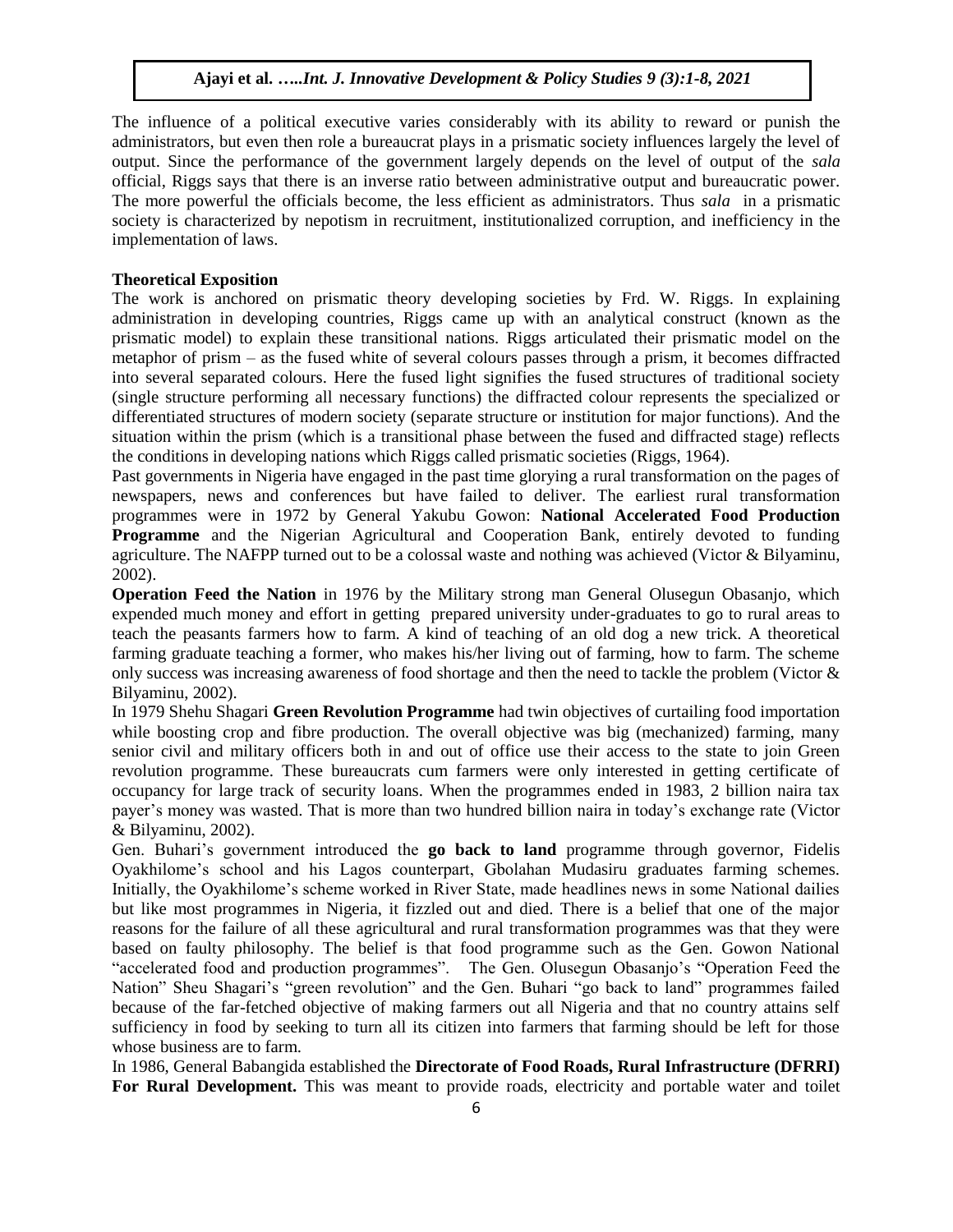facilities for the rural dwellers. The project gulped N1.9billion (about N80billion today's value) without Nigeria's benefiting from them. Various projects were set up for poverty alleviation purpose. Among them are the People's Bank of Nigeria and the Community Bank in Nigeria. Neither did these financial institutions lived up to their expectations, nor did they actualize their aim and purpose. Babangida's wife Maryam, also went in to the business of caring for the Nigerian poor thus, setting up **Better Life for Rural Women Programmes** and ended up making millionaires out of the BLP officials and friends instead of bettering the life of rural dwellers. The Nigerian poor did not know that big food was taken away from them they are left grapping and hungry as usual. Victor & Bilyaminu, 2002.

In 1993 Abacha and his wife found a gold mine in the business of pretending to care for the poor. **The**  family support programme was set up. The Nigerian poor again were taking for a ride. According to the Tell Magazine of 3rd August, 1998 "FSP" gulped over  $\frac{N}{N}10$ billion of tax payers' money at a time her husband Abacha was retrenching helpless Civil Servant nationwide, The better life for rural woman, the family support programmes and the People Bank, Obasanjo, Yar'adua 7 point agenda, and Jonathan's Transformation agenda were run parallel to the Nigerian poor and take them for a ride (John, 2012).

#### **CONCLUSION**

The paper attempts a conception of development and underdevelopment and it discusses the features that are peculiar to developing countries. The theoretical exposition explains the continuous process of critical changes in these nations as a result of structures within the system, the fused structure(traditional) and differentiated structure (modern society).Most of these nations are already lost in transition as they have left their original traditional system and are yet to reach modernization. Hence a revival of critical process of change.

#### **REFERENCES**

Ajayi, K. (2000) Theory and Practice of Local Government. Ado Ekiti, UNAD

Akpomivie, B.O. (2009). Socio-Cultural Associations and the Development of Urhoboland, Delta State, Nigeria. Unpublished Ph.D Thesis, University of Ibadan, Ibadan.

*Akpomuvie, Orhioghene Benedict, Delta State University (Abraka, Nigeria)*

Amao, A. I. (2002) "Introduction to Local Government" Oshogbo: Stone Edge Publisher

Anambora, Benue, Cross-River, Imo and Rivers State, at the University of Nigeria,Nsukka.

**ARMTI** (2009) *ARMTI Participants Quarterly and Annual Reports unpublished ARMTI*

ASAP AFRICA (2006) A self help Assistance Programme.http://www.asapafrica.org

Award of the Doctor of Philosophy (Ph.D) in Political Science.

- Ayo, C. (2005) In Cole, A. "Local Government as a vehicle of sustaining Democratic setting" Kogi Affairs Vol 4. No 17.
- **CBN** *(2000) "The Agrarian System" in The changing structure of the Nigerian Economy and* CBN (Various*) Annual Report and Statement of Accounts for the years ended 31st December*

Class. Africa Today. 29(3) 5-36.

- Emilio, G. G., Jose, A. A. and Juan, C. P. (2011). The Complexity of Theories on Rural Development in Europe: An Analysis of the Paradigmatic Case of Almeria (South- east Spain). Sociologia Ruralis, Vol. 51, No. 1, pp 54 – 78.
- Eny, J.E. (2010) "Local Government and Rural Development in Nigeria: A case study of Local
- *Extension Delivery in Nigeria" Published by ARMTI and FACU pp 1-15Extention workers. Unpublished B.Sc. Thesis. UNIFE.* External Loans and Debt Servicing Problems in the Nigerian Economy", NJESS Vol. 27 No.
- Fred W. Riggs, The 'Sala' Model (2009) An ecological approach to the study of comparative public administration, Philippine Journal of Public Administration, Vol. VI, 1962, p,6.
- Fred. W. Riggs (1964). Towards a Typology of Comparative Public Administration (Bloomington: Indiana University Press.